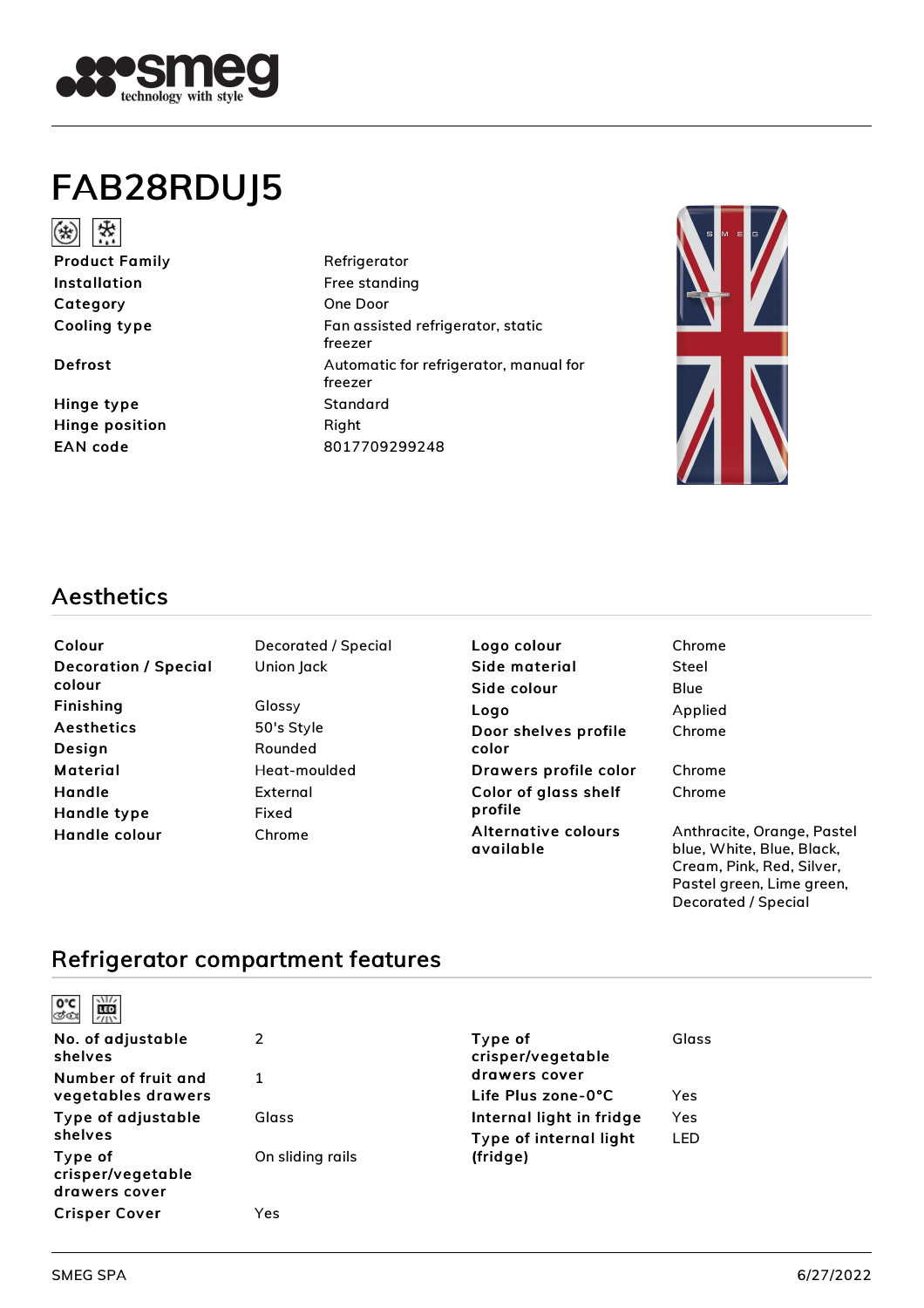

## Refrigerator Inner Door

No. of door shelves with 1 transparent cover Number of adjustable door shelves 1 Adjustable door shelves Yes with wire support

No. of bottle shelves 1 Bottle shelves with wire Yes support

## Other Refrigerator features

| ④ C       |     |     |     |
|-----------|-----|-----|-----|
| MultiFlow | Yes | Fan | Yes |

## Freezer compartment features

Internal freezer compartment

Yes

#### Other technical features



| Door open alarm                  | Acoustic and visual |
|----------------------------------|---------------------|
| <b>Antibacterial Gasket</b>      | Yes                 |
| Type of temperature control      | Electronic          |
| No. of compressors               | 1                   |
| Refrigerant gas type             | R600a               |
| Type of compressor               | Inverter            |
| <b>Refrigerant Quantity (gr)</b> | 32 q                |
| Foam agent                       | Cyclopentane        |
|                                  |                     |

## Performance / Energy Label NEW 2019



| Annual energy<br>consumption                          | 130 kWh/a | Airborne acoustical<br>noise emissions | $35$ dB(A) re $1pW$ |
|-------------------------------------------------------|-----------|----------------------------------------|---------------------|
| Energy efficiency class                               | - D       | <b>Temperature Rise Time</b>           | - 9 h               |
| Airborne acoustical<br>noise emission class           | B         | 4 star - Freezing<br>capacity          | 2.6 Kg/24h          |
| <b>Total net volume</b>                               | 270 L     | Climate class                          | SN, N, ST, T        |
| Sum of the volumes of<br>the frozen<br>compartment(s) | 26 I      | EEL                                    | 79%                 |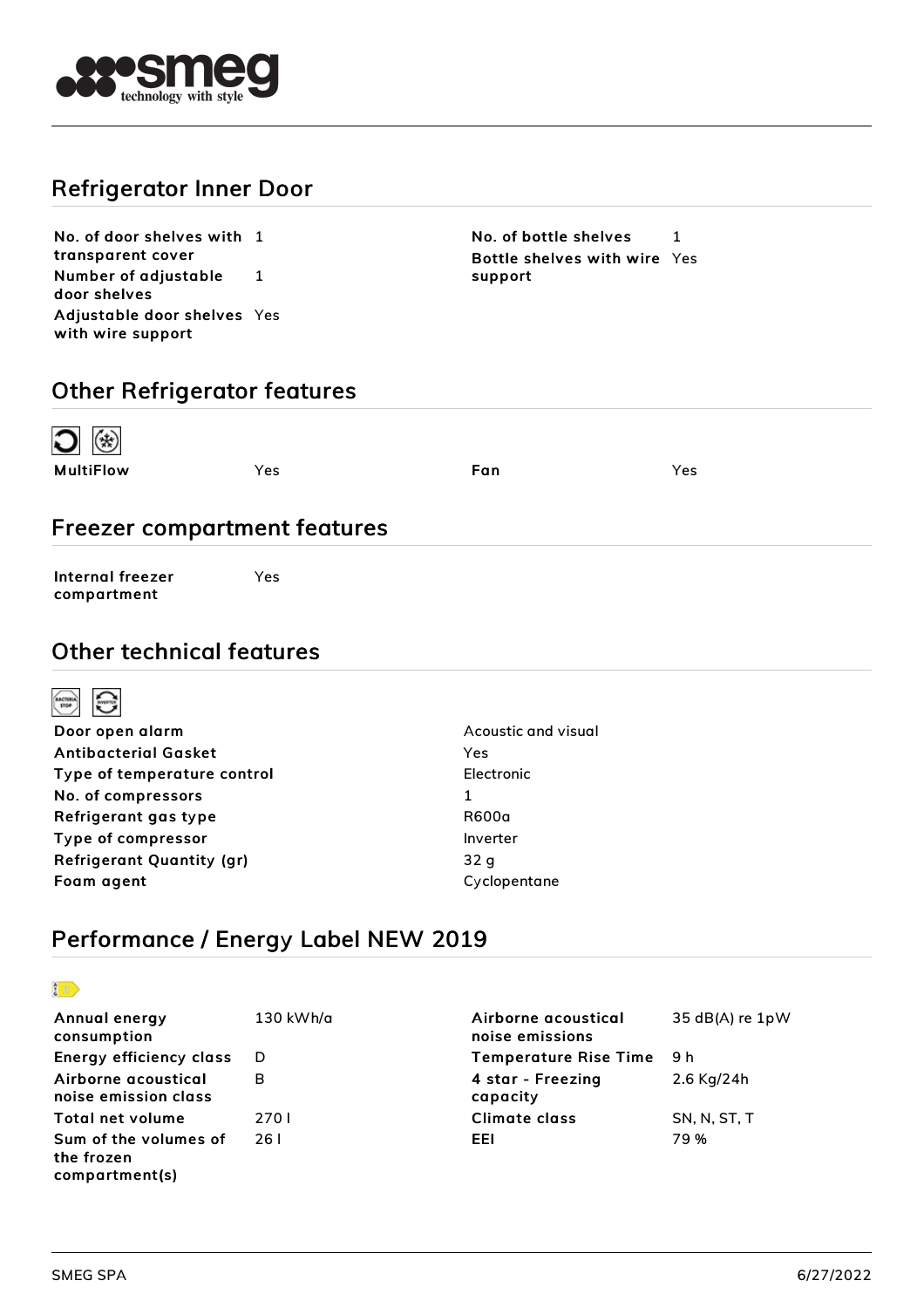

Sum of the volumes of the chill compartment(s) and the unfrozen compartment(s) 244 l

## Electrical Connection

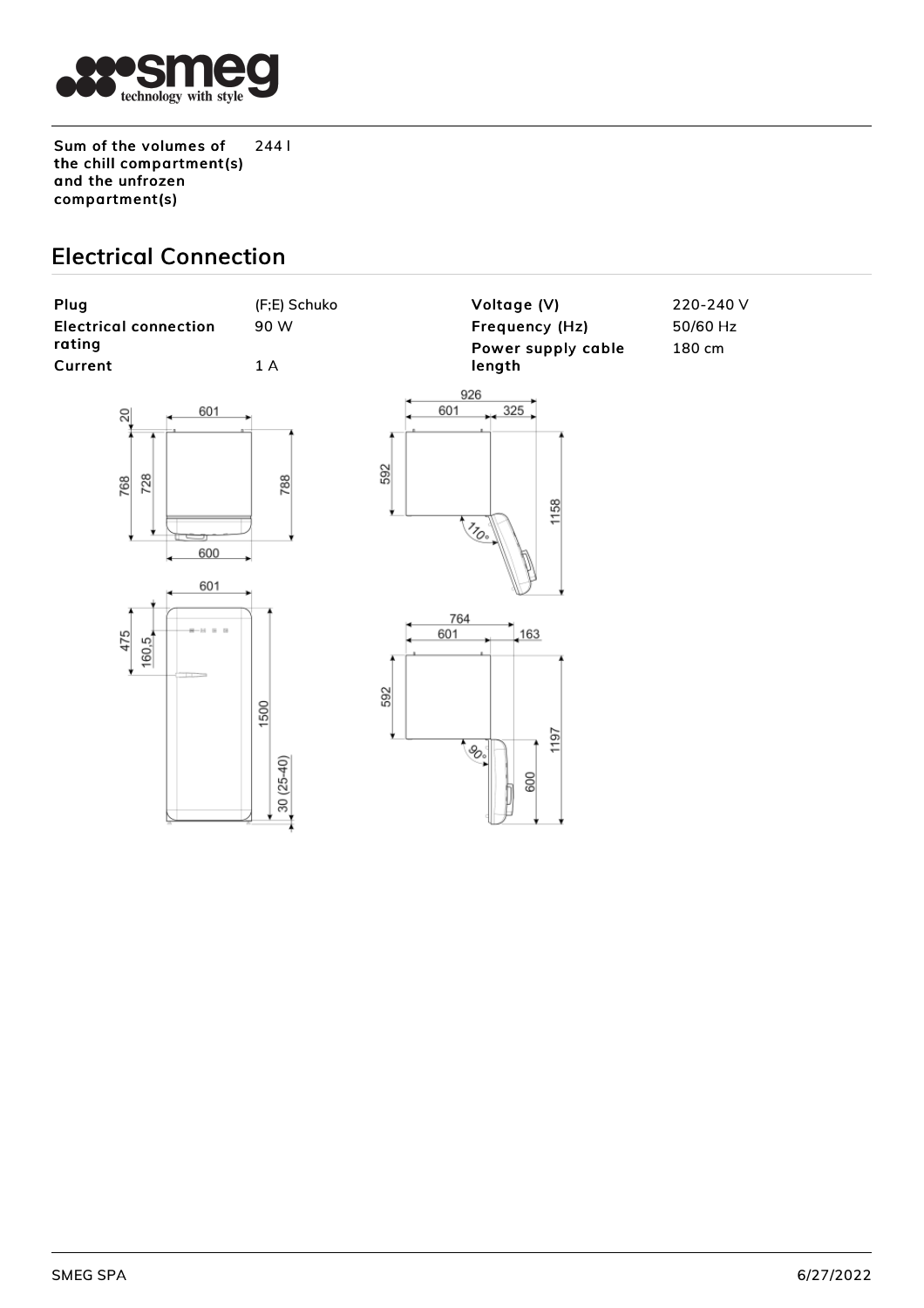![](_page_3_Picture_0.jpeg)

## Alternative products

![](_page_3_Picture_2.jpeg)

#### FAB28RDTP5

Hinge position: Right Taupe

![](_page_3_Picture_5.jpeg)

FAB28RDBLV5 Hinge position: Right Decorated / Special

![](_page_3_Picture_7.jpeg)

FAB28LBL5 Hinge position: Left Black

![](_page_3_Picture_9.jpeg)

FAB28RDIT5 Hinge position: Right Decorated / Special

FAB28RCR5

**Cream** 

![](_page_3_Picture_11.jpeg)

FAB28RPB5

Hinge position: Right

Hinge position: Right Pastel blue

![](_page_3_Picture_14.jpeg)

FAB28RDRB5 Hinge position: Right Ruby Red

Hinge position: Left

FAB28LPK5

Pink

Hinge position: Left Silver

| _____ |               |                       |  |
|-------|---------------|-----------------------|--|
|       | <b>B.M.R.</b> |                       |  |
|       |               |                       |  |
|       |               |                       |  |
|       |               |                       |  |
|       |               | <b>Contract State</b> |  |
|       |               |                       |  |
|       |               |                       |  |
|       |               |                       |  |
|       |               |                       |  |
|       |               |                       |  |

FAB28LOR5 Hinge position: Left **Orange** 

![](_page_3_Picture_20.jpeg)

FAB28RRD5 Hinge position: Right Red

|   | 8 N E B |  |
|---|---------|--|
|   |         |  |
| ٠ |         |  |
|   |         |  |
|   |         |  |
|   |         |  |

FAB28RPG5

Hinge position: Right Pastel green

![](_page_3_Picture_25.jpeg)

### FAB28RYW5 Hinge position: Right

Yellow

![](_page_3_Picture_28.jpeg)

FAB28LPB5 Hinge position: Left Pastel blue

![](_page_3_Picture_30.jpeg)

# FAB28RBE5

Hinge position: Right Blue

![](_page_3_Picture_33.jpeg)

FAB28LRD5 Hinge position: Left Red

![](_page_3_Picture_35.jpeg)

![](_page_3_Picture_36.jpeg)

![](_page_3_Picture_37.jpeg)

#### FAB28RDMC5

Hinge position: Right Decorated / Special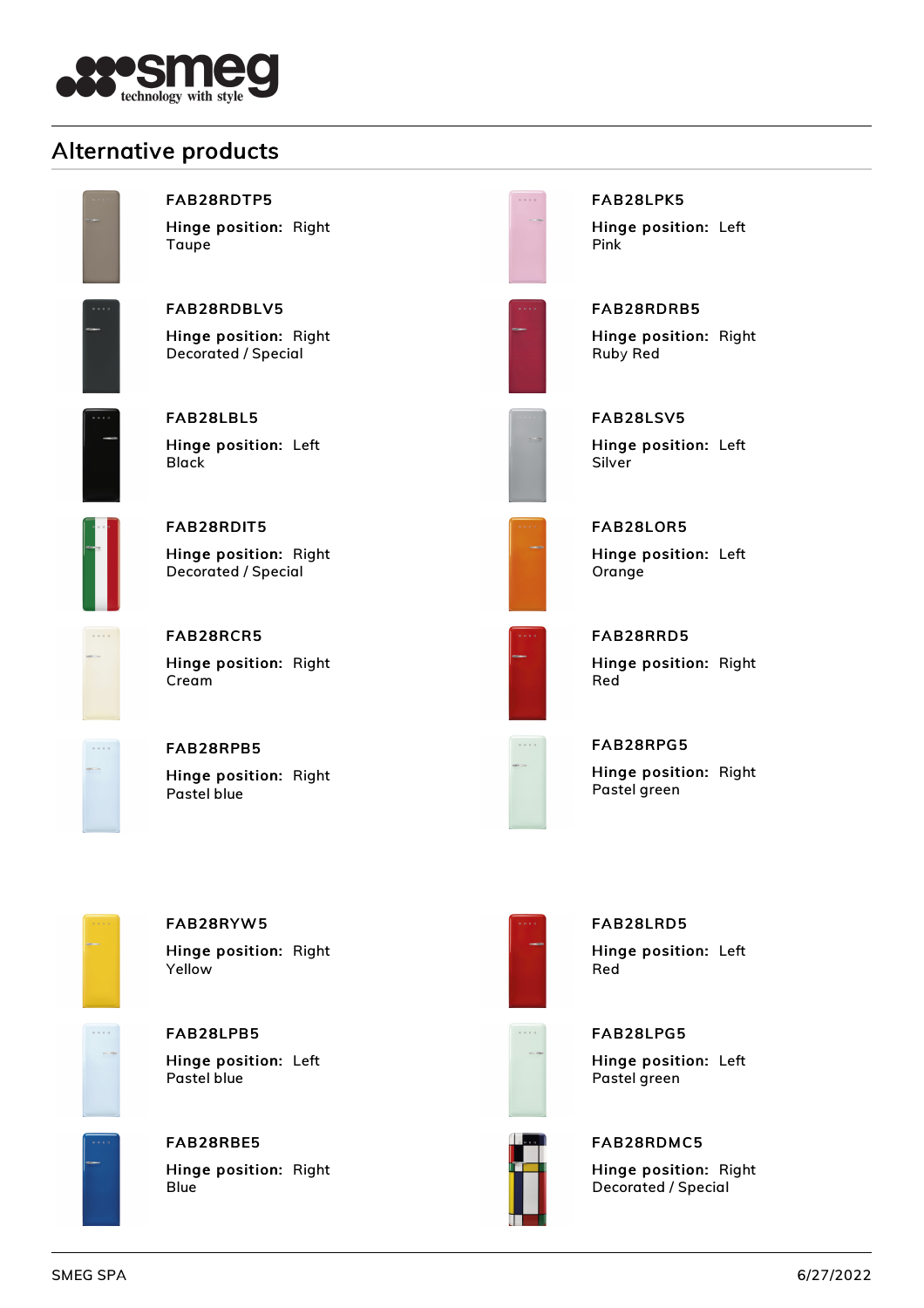![](_page_4_Picture_0.jpeg)

![](_page_4_Picture_1.jpeg)

#### FAB28LCR5

Hinge position: Left Cream

![](_page_4_Picture_4.jpeg)

## FAB28RDMM5

Hinge position: Right Decorated / Special

![](_page_4_Picture_7.jpeg)

#### FAB28RWH5 Hinge position: Right **White**

![](_page_4_Picture_9.jpeg)

#### FAB28LYW5 Hinge position: Left Yellow

## FAB28LDUJ5

FAB28RDEG5

Emerald Green

Hinge position: Left Decorated / Special

Hinge position: Right

![](_page_4_Figure_14.jpeg)

#### FAB28RSV5

Hinge position: Right Silver

![](_page_4_Picture_17.jpeg)

#### FAB28RDBB5

Hinge position: Right Decorated / Special

![](_page_4_Picture_20.jpeg)

# FAB28ROR5

Hinge position: Right Orange

![](_page_4_Picture_23.jpeg)

# FAB28RBL5

Hinge position: Right **Black** 

![](_page_4_Picture_26.jpeg)

#### FAB28RLI5 Hinge position: Right

Lime green

![](_page_4_Picture_29.jpeg)

# FAB28RPK5

Hinge position: Right Pink

#### FAB28LWH5

Hinge position: Left **White**